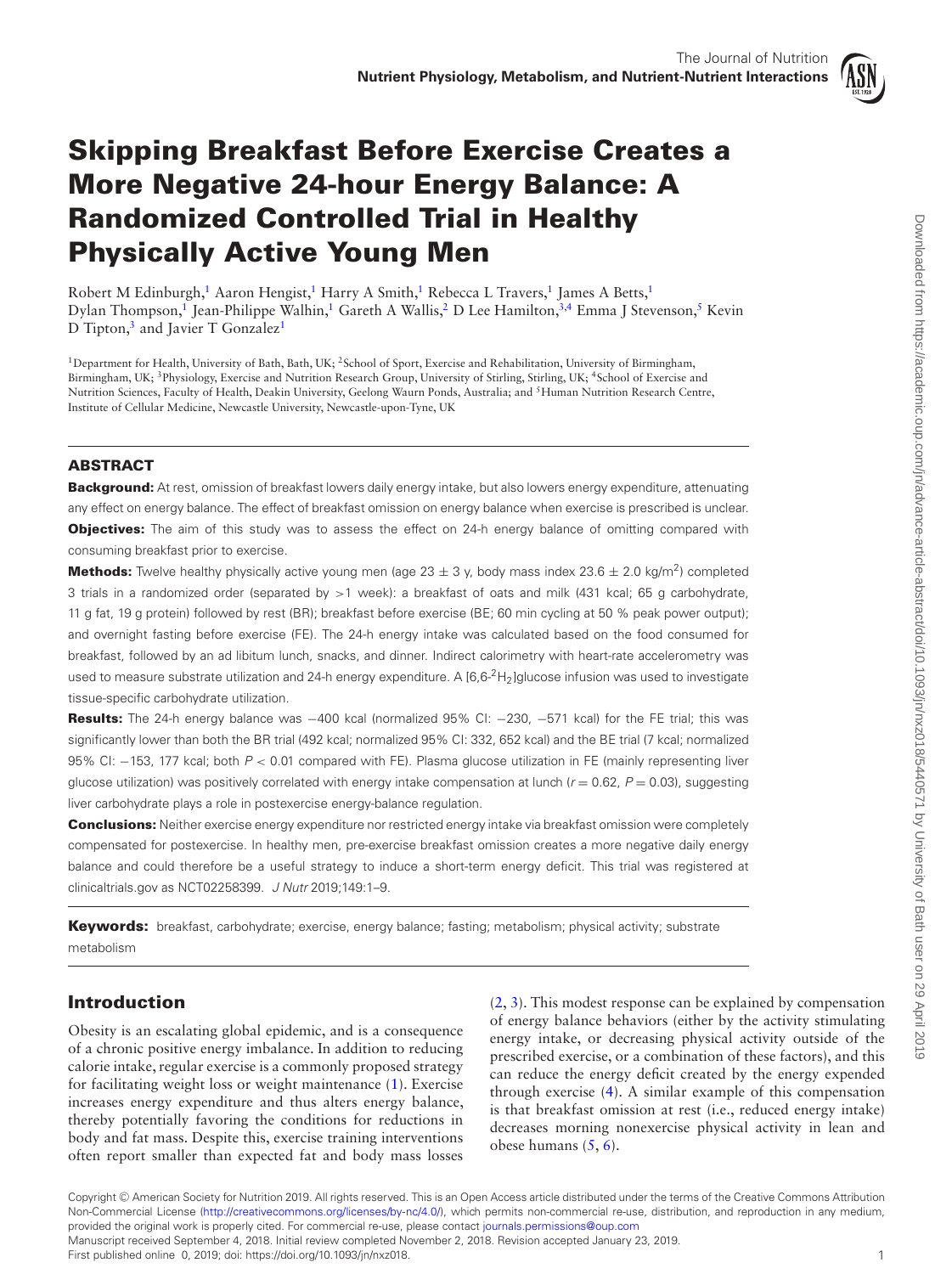In particular, altering carbohydrate balance may have implications for subsequent energy balance [\(7\)](#page-7-6). Endogenous carbohydrate stores (liver and muscle glycogen) have a smaller capacity than lipid stores [<3000 kcal in a lean 75-kg male compared with  $>100,000$  kcal for lipids  $(8, 9)$  $(8, 9)$  $(8, 9)$ ]. Due to this limited storage capacity, the glycogenostatic theory [\(7\)](#page-7-6) proposes that endogenous carbohydrate stores are closely regulated, and because of this, glycogen depletion may increasingly stimulate compensatory energy intake in order to favor the replenishment of these stores. For example, in humans there is some (albeit limited) evidence that individuals who display higher rates of carbohydrate utilization when exercising are more likely to compensate with a higher postexercise energy intake [\(8,](#page-7-7) [10,](#page-7-9) [11\)](#page-7-10). Although short-term (1–3 d) alterations in glycogen availability with exercise or diet do not always result in a measurable compensation in energy intake [\(8\)](#page-7-7), mice overexpressing hepatic protein targeted at glycogen (which increases liver glycogen concentrations) also display reduced energy intake and increased energy expenditure [\(12\)](#page-7-11). If carbohydrate metabolism is indeed a driver of subsequent energy intake, any strategies that attenuate carbohydrate use during exercise may help protect against compensation through postexercise energy intake (thereby reducing any erosion of the exercise-induced energy deficit). One strategy that reduces the rate of whole-body carbohydrate utilization during exercise is pre-exercise fasting (i.e. breakfast omission) [\(13\)](#page-7-12). Furthermore, because breakfast omission under resting conditions does not result in energy intake compensation at lunch [\(14,](#page-8-0) [15\)](#page-8-1), any potential protection against a subsequent higher energy intake (by a lower carbohydrate utilization during exercise when fasting) is unlikely to be compromised due to the lower preexercise food intake (i.e., with the omission of breakfast).

If moderate-intensity  $(55\% \text{ VO}_2 \text{ peak})$  endurance-type exercise is performed in the overnight fasting state, wholebody carbohydrate utilization is lower (and fat utilization is higher) than with exercise after breakfast [\(13\)](#page-7-12). Interestingly, humans do not fully compensate with energy intake at a subsequent meal if breakfast is omitted before exercise [\(15,](#page-8-1) [16\)](#page-8-2), which extends observations made about breakfast consumption during resting conditions [\(5\)](#page-7-4). These findings are consistent with a role for carbohydrate balance in the regulation of energy balance. However, an objective assessment of daily energy balance (when energy intake and energy expenditure are assessed in a free-living setting) after exercise with prior breakfast consumption compared with omission has never been conducted. This limitation is especially important in light of findings that the omission of breakfast at rest decreases light intensity (i.e., non-exercise) physical activity energy expenditure [\(5,](#page-7-4) [6\)](#page-7-5). Whether the carbohydrate status (content or rate of utilization) of a specific tissue (liver or muscle glycogen) is a more potent regulator of postexercise energy balance also remains unknown. Indeed, no study has specifically assessed a relationship between muscle or liver carbohydrate utilization and postexercise energy balance in humans. Investigating this response would provide mechanistic insights into the regulation

of postexercise energy balance, and this information could then be applied to refine exercise and nutritional strategies (e.g., pre-exercise fasting to lower liver glycogen concentrations compared with exercise to deplete muscle glycogen).

Therefore, the main aim of this experiment was to investigate the role of carbohydrate availability during exercise on net energy balance over 24 h. In addition, the application of glucose tracer methods (to assess hepatic glucose output and utilization) combined with indirect calorimetry was implemented to address a secondary aim of exploring the tissue-specific regulation of energy balance.

# **Methods**

## **Ethical approval**

These results were collected as part of a wider study [\(17\)](#page-8-3), but none of the outcome measures reported here have been previously published. The study was completed at the University of Bath (UK) as per the Declaration of Helsinki. Ethical approval was given by the National Health Service South-West Research Ethics Committee (15/SW/0006). The trial was registered at clinicaltrials.gov as NCT02258399. Prior to participation, written and informed consent was obtained from all participants.

## **Study design**

This study adopted a randomized cross-over design (randomization performed by JTG with Research Randomizer version 3.0, http://www. [randomizer.org/\). Preliminary testing was followed by 3 trials \(7–30 d](http://www.randomizer.org/) apart), which were breakfast followed by rest (BR), breakfast followed by exercise (BE), and overnight fasting followed by exercise (FE), in a random and counterbalanced order. A protocol schematic is shown in **[Figure 1](#page-2-0)**. For all trials, participants arrived at the laboratory at 0800  $\pm$  1 h having fasted overnight (12-14 h). In BR, upon arrival at the laboratory, a porridge breakfast was consumed, followed by 3 h of rest, and a 2-h oral glucose tolerance test (OGTT). In BE, the breakfast was consumed, before 2 h rest and 60 min of cycling, and the OGTT. In FE, breakfast was omitted but the trial otherwise replicated BE. After the OGTT, participants were provided an ad libitum lunch (within the laboratory) as well as a researcher-weighed food package for consumption over the remaining 24-h trial (free-living). Daily energy expenditure was assessed via indirect calorimetry (for within-laboratory components) and heart-rate with accelerometry (freeliving after leaving the laboratory). All trials were completed in similar laboratory conditions as previously described [\(17\)](#page-8-3).

#### **Participants**

Twelve healthy and physically active men were recruited from Bath and the surrounding area, between May and November 2015. Participant characteristics are shown in **[Table 1](#page-2-1)**. The main exclusion criteria for participants were a history of metabolic disease, or any condition that may have posed undue personal risk to the participant or introduced bias to the study. Participants were also asked to confirm that they were not taking any medication that may have influenced any of the reported outcomes.

#### **Preliminary testing**

Each participant's stature was measured to the nearest 0.1 cm with a stadiometer (Seca Ltd) and their body mass was recorded to the nearest 0.1 kg with electronic weighing scales (BC543 Monitor; Tanita). A whole-body DXA scan was completed to quantify fat and fat-free mass (Discovery; Hologic). An incremental cycling exercise test was completed on an electronically braked ergometer (Excalibur Sport; Lode BV) as previously described, to quantify peak power output and peak oxygen uptake  $(VO<sub>2</sub>$  peak) [\(17\)](#page-8-3).

Funding for this work was provided by the European Society for Clinical Nutrition and Metabolism and the Rank Prize Funds. DT, JTG, and JAB are funded by the MRC (MR/P002927/1) and the BBSRC (BB/R018928/1).

Author disclosures: none of the authors reported a conflict of interest related to the study.

Address correspondence to JTG (e-mail: [J.T.Gonzalez@bath.ac.uk\)](mailto:J.T.Gonzalez@bath.ac.uk).

Abbreviations used: BE, breakfast before exercise; BR, breakfast followed by rest; FE, overnight fasting before exercise; FGF-21, fibroblast growth factor 21; OGTT, oral glucose tolerance test.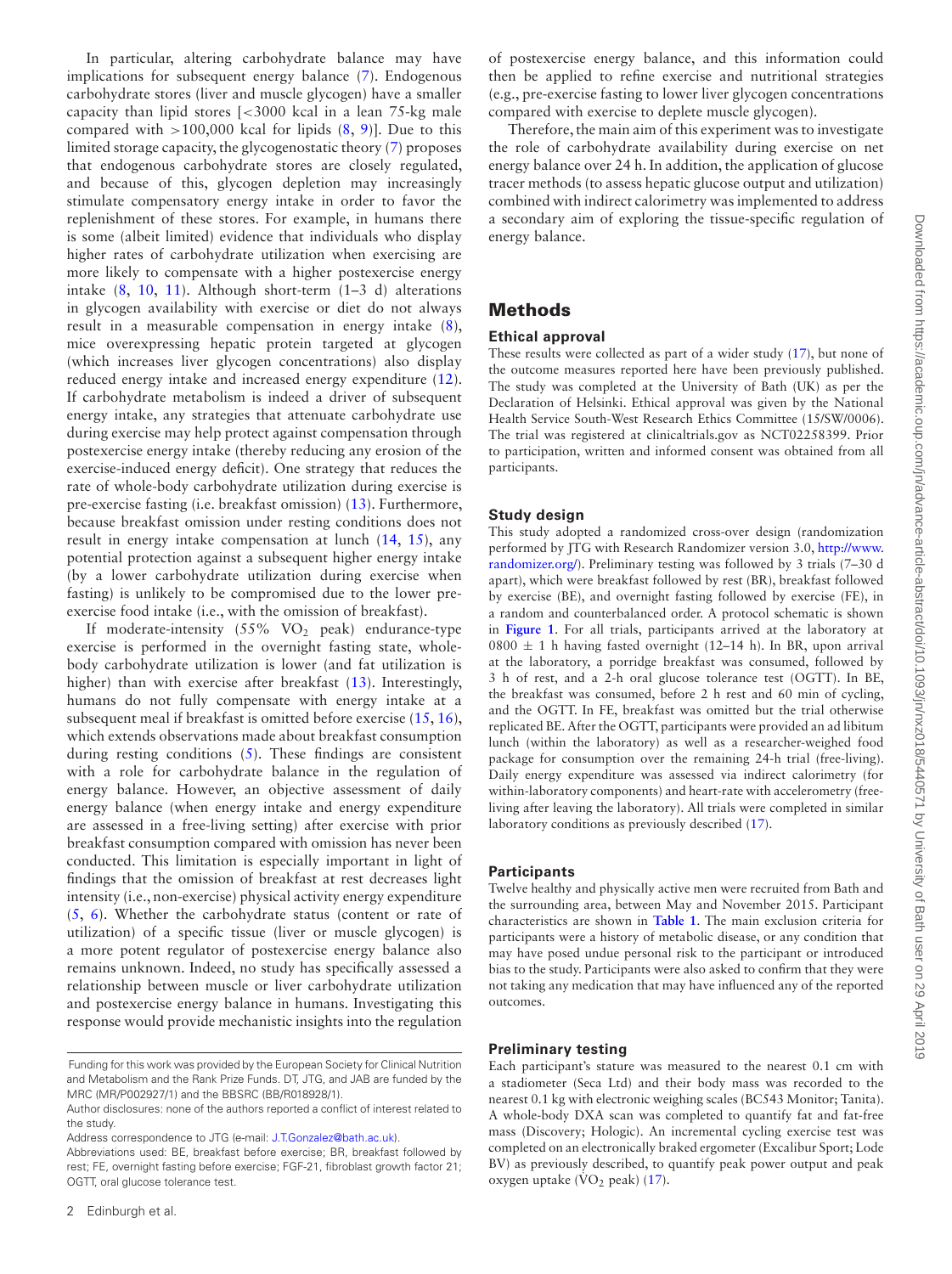<span id="page-2-0"></span>

**FIGURE 1** Schematic. Twelve healthy physically active young men completed 3 trials in randomly assigned order: breakfast followed by rest (BR), breakfast followed by exercise (BE), or overnight fasting followed by exercise (FE). Daily energy intake was determined based on an ad libitum lunch, snacks, and dinner meals. Indirect calorimetry (within-lab) and heart-rate accelerometry (free-living) were used to assess substrate use and daily energy expenditure. A  $[6,6^{-2}H_2]$ glucose infusion was used to assess tissue-specific carbohydrate utilization.

#### **Main trials**

Participants abstained from alcoholic and caffeinated drinks for 24 h prior to all trials. Food intake ceased at 2000 on the evening before trials and participants then fasted overnight  $(\geq 12 \text{ h})$ , consuming only water (ad libitum) during this period. The final meal consumed by the participants on the evening before all trials was provided (spinach and ricotta cannelloni; Tesco) to ensure the energy and macronutrient intake across participants was standardized [592 kcal of energy (2479 kJ); 51 g carbohydrate, 32 g fat, 25 g protein]. Participants were also asked to refrain from strenuous physical activity for 24 h prior to trials, but were allowed to otherwise maintain their normal physical activity behaviors (replicated for subsequent trials). To help ensure this standardization, participants recorded an activity diary and wore a physical activity monitor (Actiheart; Cambridge Neurotechnology).

<span id="page-2-1"></span>

| <b>TABLE 1</b> |  | Participant Characteristics <sup>1</sup> |
|----------------|--|------------------------------------------|
|----------------|--|------------------------------------------|

| Age, y                                                           | $23 \pm 3$      |
|------------------------------------------------------------------|-----------------|
| Stature, cm                                                      | $179.8 \pm 4.4$ |
| Body mass, kg                                                    | $76.3 \pm 7.9$  |
| BMI, kq/m <sup>2</sup>                                           | $23.6 \pm 2.0$  |
| Fat mass, kg <sup>2</sup>                                        | $10.6 \pm 3.7$  |
| Fat mass index, <sup>2</sup> kg/m <sup>2</sup>                   | $3.26 \pm 1.12$ |
| Body fat, <sup>2</sup> %                                         | $14 \pm 4$      |
| Fat-free mass, <sup>2</sup> kg                                   | $65.5 + 6.4$    |
| Resting metabolic rate, kcal/day                                 | $2091 \pm 101$  |
| $VO2$ peak, <sup>3</sup> L/min                                   | $4.00 \pm 0.72$ |
| $VO2$ peak, <sup>3</sup> mL $\cdot$ kg $\cdot$ min <sup>-1</sup> | $53 \pm 10$     |
| Peak power output, W                                             | $317 \pm 67$    |
| Max heart rate, beats/min                                        | $189 \pm 10$    |

<span id="page-2-2"></span><sup>1</sup>Values are means  $\pm$  SDs; n = 12 healthy physically active young men. VO<sub>2</sub> peak, peak oxygen uptake.

<span id="page-2-3"></span>2Obtained by DXA.

<span id="page-2-4"></span> $3n = 11$  because of technical difficulties with the breath-by-breath analysis during a preliminary testing session.

There were no differences between trials in pretrial physical activity energy expenditure as previously reported [\(17\)](#page-8-3).

Participants arrived at the laboratory at  $0800 \pm 1$  h and this time was replicated for subsequent trials. They voided, and all further urine samples were collected for measurement of urine urea concentrations and estimates of urinary nitrogen excretion. An intravenous catheter (Venflon Pro; BD) was placed retrograde into a dorsal hand vein that had been heated for 20 min with a heated-air box set to 55◦C. A baseline blood sample (10 mL) was drawn, before a 5-min expired gas sample was collected. In BE and BR, a porridge breakfast was then consumed, but FE participants were only permitted water. This was followed by 2 h of rest (activities such as reading while semirecumbent were allowed), with 5-min expired gas samples collected hourly. During this period, a catheter was inserted into an antecubital vein and a primed variable-rate infusion of  $[6,6^{-2}H_2]$ glucose was initiated. After the 2-h rest period (in BE and FE only), participants began 60 min of cycling at 50% peak power output on an ergometer (Corival; Lode BV). In BR, participants continued to rest in this period. Expired gases were collected every 15 min (for 2 min) and blood was sampled at 40 and 50 min of exercise (rest in BR). Then a 2-h OGTT was completed, with blood sampled every 10 min and 5-min expired gas samples collected hourly. Muscle biopsy samples were collected pre- and post-OGTT as detailed elsewhere [\(17\)](#page-8-3). Participants were then given a researcher-weighed ad libitum lunch. After lunch, participants left the laboratory with a researcher-weighed food package, and wore the Actiheart for the remainder of the 24-h trial.

## **Test meals**

Prior to participation participants confirmed they had no allergies or aversions to any of the foods provided. The breakfast was 72 g of instant refined oats (Oatso Simple Golden Syrup; Quaker Oats) and 360 mL of semiskimmed milk (Tesco), providing 431 kcal of energy (1803 kJ; 65 g carbohydrate, 11 g fat, 19 g protein). Lunch comprised oats (Everyday Value; Tesco), whole milk (Tesco), maltodextrin, whey protein isolate (both Myprotein), olive oil (Tesco), and water, designed to limit the degree of palatability, with the aim of preventing overconsumption [\(18\)](#page-8-4). The meal provided 150 kcal of energy per 100 g of cooked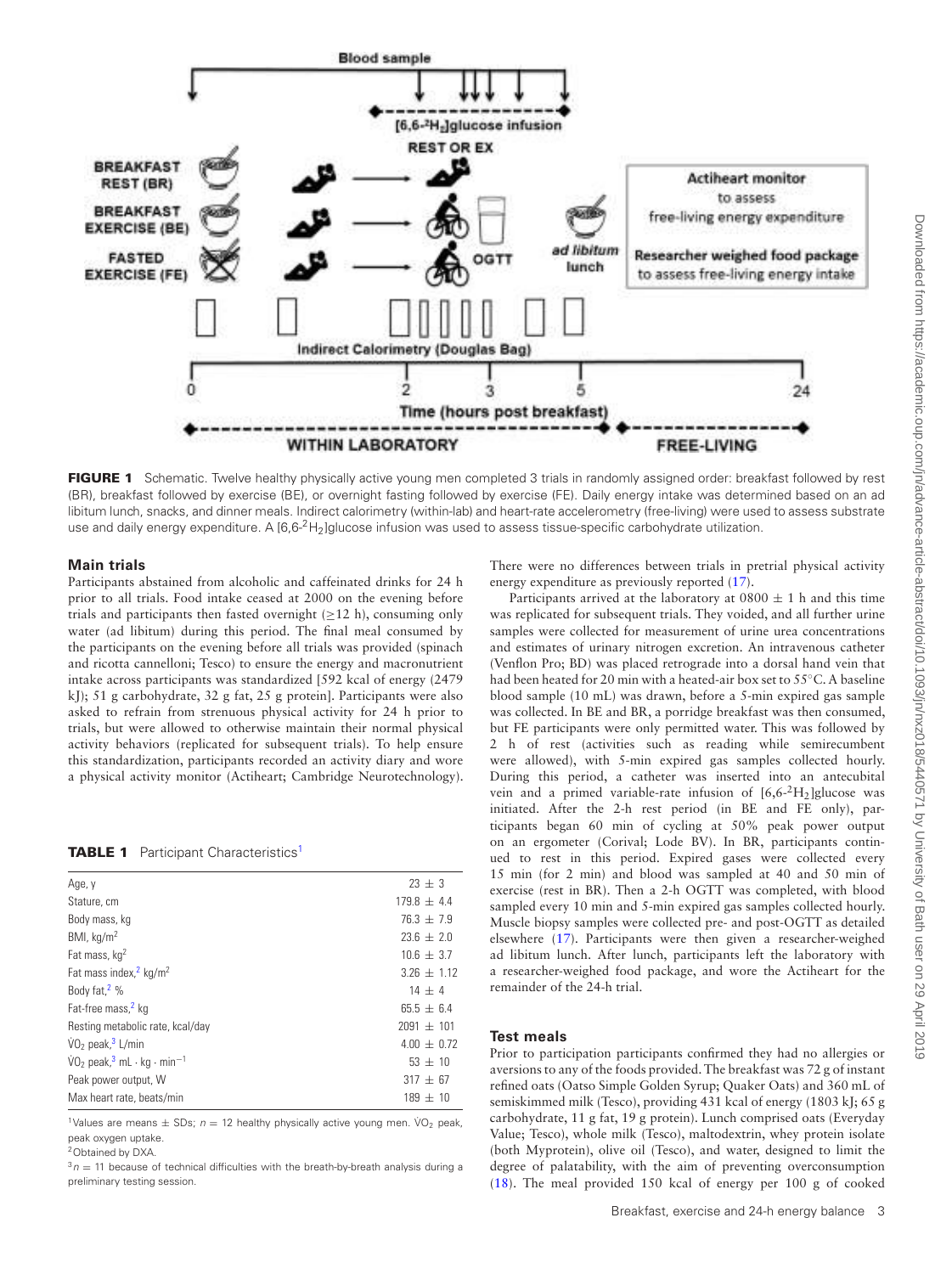food (626 kJ; 20 g carbohydrate; 5 g fat; 5 g protein) and was terminated when participants said that they felt "comfortably full." Fresh, warmed portions were continually provided to ensure that the participant finishing a portion was not responsible for meal termination. Participants ate the lunch meal in isolation and every attempt was made to avoid cues that may have influenced their eating behaviors (the television was switched off and their mobile phones were not present during the meal). Remaining food was removed and weighed out of the sight of participants. The free-living food package comprised the following: *1*) a pasta meal, containing pasta, tomato sauce, cheddar cheese, and olive oil (Tesco, prepared by the researchers), providing 151 kcal of energy per 100 g of cooked food (632 kJ; 20 g carbohydrate; 6 g fat; 5 g protein); *2*) four 35-g snack bars [GoAhead; 367 kcal (1536 kJ) per 100 g; 74 g carbohydrate, 8 g fat; 3 g protein]; and *3*) two 180-mL chocolate milk flavor drinks [Mars Milk; 63 kcal (264 kJ) per 100 mL; 10 g carbohydrate; 2 g fat; 3 g protein]. Participants were instructed to eat until they were "comfortably full," not to eat or drink anything not provided by this food package (although ad libitum water consumption was allowed), and to bring any remaining food back to the laboratory the following morning. The carbohydrate, fat, and protein intake was taken as grams provided (cooked weight) minus grams remaining.

#### **Blood sampling and analysis**

Whole blood was dispensed into EDTA-coated tubes (BD) which were centrifuged (4◦C and 3500 × *g*) for 10 min (Heraeus Biofuge Primo R; Kendro Laboratory Products Plc) to obtain plasma. This was dispensed into 0.5-mL aliquots and frozen at −20◦C, before longerterm storage at −80◦C. Plasma glucose concentrations (intra-assay CV, 3.2%; interassay CV, 3.8%) were measured on an automated analyzer (Daytona; Randox Lab). Plasma leptin and fibroblast growth factor 21 (FGF-21) concentrations were measured with commercially available ELISAs (Mercodia AB; intra-assay CV, 5.8%; interassay CV, 7.1% for leptin; BioVendor Research & Diagnostic Products). For blood analysis, samples were analyzed in batches after sample collection had been completed, and for a given participant all samples were run on the same plate. Plasma  $[^{2}H_{2}]$ glucose enrichments were determined via GC-MS as described elsewhere [\(17\)](#page-8-3) (GC, Agilent 6890 N; MS, Agilent 5973 N; Agilent Technologies). Radziuk's 2-compartment non-steady-state model was used to assess plasma glucose flux [\(19,](#page-8-5) [20\)](#page-8-6).

#### **Energy expenditure and substrate utilization**

Indirect calorimetry was used to assess energy expenditure and substrate utilization from expired gas samples [\(21\)](#page-8-7). An average of the baseline expired gas sample from the trials was taken for the resting metabolic rate. Urinary nitrogen excretion was estimated from urine urea concentrations, which were measured on an automated analyzer (Daytona; Randox Lab). This allowed protein utilization to be accounted for in calculations of carbohydrate and lipid utilization. Freeliving physical activity energy expenditure was assessed [from when the participant left the laboratory until 24 h after breakfast consumption (or omission)] with the use of an Actiheart, which integrates accelerometer and heart-rate signals [\(22\)](#page-8-8). Physical activity energy expenditure was calculated through the use of branched-equation modeling [\(23\)](#page-8-9) with measured energy expenditure and heart-rate values from exercise and from rest entered into the Actiheart software for an individually calibrated model [\(24,](#page-8-10) [25\)](#page-8-11). Data were considered to be of a usable quality if  $>90\%$  of the activity trace was "not lost" with  $<$ 30% of the heartrate trace extrapolated by the software. Daily energy expenditure was calculated from both indirect calorimetry (for the within-laboratory period), and the Actiheart data (for free-living periods).

#### **Calculations and statistical analysis**

A sample size calculation was completed based on previous research, and gave a mean  $\pm$  SD difference in energy balance (within-lab) between an FE and BE trial of 1580  $\pm$  1410 kJ [\(15\)](#page-8-1). With an α-level of 0.05, 12 participants were required to provide an 80% chance of detecting a statistically significant difference in energy balance with a repeatedmeasures ANOVA and 3 trials. The total and incremental area under the concentration-time curves for plasma FGF-21 and plasma leptin were

calculated with the trapezoid rule. This was divided by the observation time period (i.e., 300 min) for a time-averaged value (mmol/L).

Whole-body fat and carbohydrate utilization rates were calculated via stoichiometric equations [\(21\)](#page-8-7), with adjustments made to account for protein utilization and the utilization of muscle glycogen during exercise [\(21\)](#page-8-7).Within-lab energy expenditure was determined, and lipids, glucose, and glycogen were found to produce 40.81, 15.64 and 17.36 kJ/g of energy, respectively [\(21\)](#page-8-7). At these exercise intensities, plasma glucose utilization during exercise can be assumed to be equivalent to the plasma glucose rate of disposal [\(26\)](#page-8-12). Muscle glycogen utilization was calculated as total carbohydrate utilization minus plasma glucose utilization during exercise (this estimate therefore includes the utilization of all nonglucose carbohydrates, e.g., lactate). To account for excess postexercise oxygen consumption in the BE and FE trials, estimates of substrate utilization and energy expenditure were adjusted based on similar research [\(27\)](#page-8-13). To assess whether the carbohydrate status of specific tissues (i.e., liver or muscle) were predictors of postexercise energy intake, plasma glucose and muscle glycogen utilization during exercise in the FE trial was correlated with compensation in energy intake at lunch (energy intake on FE minus energy intake on BR, normalized to resting metabolic rate, as this measure best reflects the energy requirements of rest). Only data from the FE trial were included in this analysis because, when fasting, plasma glucose utilization during exercise primarily represents the utilization of glucose from hepatic sources, whereas during the BE trial, plasma glucose utilization during exercise reflects liver glucose utilization and glucose from the preexercise breakfast.

All data were first tested for normality with a Shapiro-Wilk test. One-way repeated-measures ANOVAs were used to detect differences between trials at baseline and for summary measures. For multiple comparisons, 2-factor repeated-measures ANOVAs (time  $\times$  trial) were employed. Degrees of freedom were Greenhouse-Geisser corrected for  $\varepsilon$  < 0.75, with Huynh-Feldt corrections used for less severe asphericity. If time  $\times$  trial interaction effects were identified, multiple paired  $t$  tests (with Holm-Bonferroni stepwise adjustments) were used to locate the variance between trials. Pearson rs were used to explore correlations. Unless otherwise stated, data are means  $\pm$  normalized (n) 95% CIs [\(28\)](#page-8-14). Statistical analyses were performed with commercially available packages (Graph Pad Prism 7, Microsoft Excel 2013, and IBM SPSS version 22 for Windows). For 3 participants, the Actiheart data did not satisfy the inclusion criteria and these people were then excluded from certain analyses (e.g., daily energy expenditure).

# **Results**

#### **Energy intake**

There was no meaningful compensation through energy intake at lunch for the energy deficit created by exercise as the mean difference in energy intake between BR and BE was 11 kcal (n95% CI: −182, 203 kcal; *P* > 0.05) (**[Figure 2](#page-4-0)**A). The omission of breakfast pre-exercise was partially compensated for by lunch energy intake in FE compared with BE [\(Figure 2A](#page-4-0)), but this difference of 166 kcal (n95% CI:  $-27$ , 308 kcal) was less than the energy provided in the breakfast (∼430 kcal). Thus, when accounting for breakfast, within-lab energy intake did not significantly differ in BR and BE, but was significantly higher in BE compared with FE (265 kcal; n95% CI: 123, 407 kcal;  $P < 0.01$ ). There was some compensation for the energy deficit created by exercise via free-living energy intake in BE, but the omission of breakfast prior to exercise did not result in any further compensation with energy intake in a freeliving environment [\(Figure 2A](#page-4-0)). Thus, daily energy intake was significantly higher in BE than in BR (245 kcal; n95% CI: 81, 362 kcal; *P* < 0.01) and in BE than in FE (393 kcal; n95% CI: 276, 510 kcal; *P* < 0.01).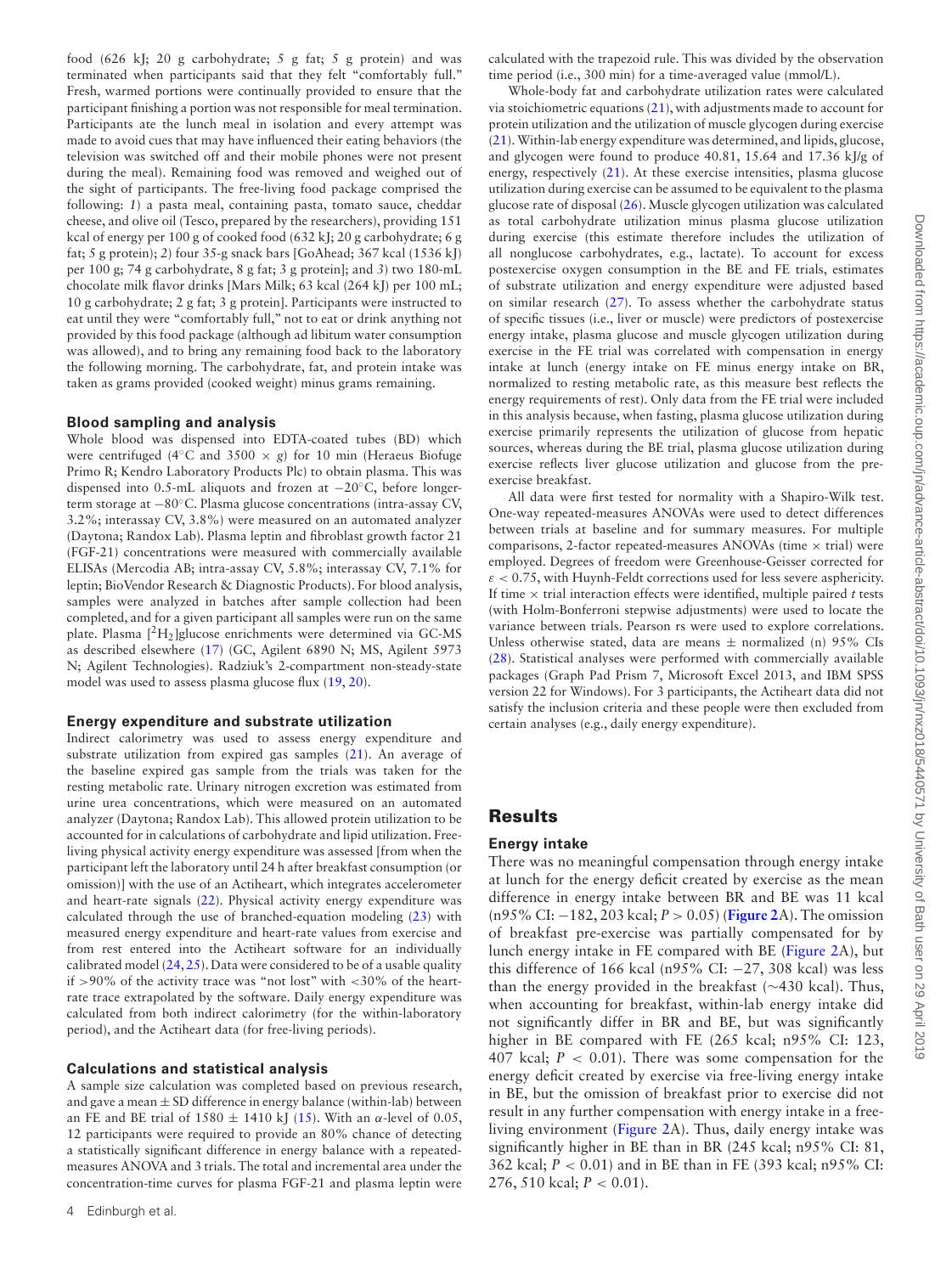<span id="page-4-0"></span>

**FIGURE 2** Daily energy intake (A) and energy expenditure (B). Data are means  $\pm$  normalized (n) 95% CIs for  $n = 12$  (9 for free-living energy expenditure) healthy young men. In panel A, "a" represents a difference in free-living energy intake with breakfast rest and breakfast exercise with  $P < 0.05$ , and "b" a difference in lunch energy intake in breakfast exercise compared with fasted exercise with  $P < 0.05$ . In panel B, "a" represents a difference for within-lab energy expenditure with breakfast rest and both exercise trials with  $P < 0.05$ .

The total plasma glucose rate of disposal during FE (representing plasma glucose—primarily from hepatic sources utilization during exercise) was positively correlated with compensation in lunch energy intake in FE compared with BR when normalized to resting metabolic rate (**[Figure 3](#page-5-0)**A). The total plasma glucose rate of appearance during exercise in FE was also correlated ( $r = 0.67$ ,  $P = 0.02$ ) with compensation in lunch energy intake (normalized to resting metabolic rate). A similar relationship was apparent when the plasma glucose rate of disposal during FE was correlated with compensation in lunch energy intake when energy intake data were not normalized  $(r = 0.61, P = 0.04)$  or normalized to DXA-derived fat-free mass  $(r = 0.57, P = 0.05)$ . Muscle glycogen utilization, whole-body lipid utilization, and energy expenditure during exercise in FE were not correlated with compensation in lunch energy intake [\(Figures 3B](#page-5-0)–D).

## **Energy expenditure and substrate utilization**

The exercise was completed as prescribed and the mean  $\pm$  SD intensity was  $61 \pm 3\%$  VO<sub>2</sub> peak. Energy expenditure during cycling was 683 kcal in BE (n95% CI: 664, 702 kcal) and 697 kcal in FE (*n*95% CI: 678, 715 kcal; *P* = 0.28 compared with BE). Carbohydrate utilization was significantly higher in BE (536 kcal; n95% CI: 510, 561 kcal) than in FE (478 kcal; n95% CI: 452, 503 kcal; *P* < 0.01), but whole-body lipid utilization was significantly lower in BE (138 kcal; n95% CI: 102, 175 kcal) than in FE (212 kcal; n95% CI: 176, 248 kcal; *P* < 0.01). During the OGTT, no difference between the trials in energy expenditure or substrate use was detected. There was no detectable difference between any trials for free-living physical activity [\(Figure 2B](#page-4-0)). Thus, daily energy expenditure was significantly lower with BR than with BE and FE, but did not significantly differ between BE and FE [\(Figure 2B](#page-4-0)).

# **Energy and substrate balance**

Consuming breakfast but performing exercise (BE) resulted in a significantly lower within-lab energy balance compared with rest (BR), which was primarily driven by a difference in carbohydrate balance (**[Figure 4](#page-6-0)**A). The omission of breakfast

prior to exercise (FE) resulted in a significanly lower within-lab energy balance compared with BE, primarily via the induction of a significantly lower fat balance, as no significant difference in [carbohydrate balance was apparent between FE and BE \(Figure](#page-6-0) 4A). The same pattern between trials was still apparent over 24 h [\(Figure 4B](#page-6-0)), where a significantly higher energy balance was observed in BR than in BE, and in BE than in FE.

## **Plasma leptin and FGF-21 concentrations**

At baseline there were no differences for plasma leptin or FGF-21 concentrations (**[Figure 5](#page-7-13)**). A time  $\times$  trial interaction effect was detected for plasma leptin, but with post-hoc adjustment there was no significant difference at any time point, and no main effect of trial was apparent for the leptin AUC ( $P = 0.21$ ). No time  $\times$  trial interaction effect was observed for FGF-21, and there was no main effect for the FGF-21 AUC ( $P = 0.07$ ).

# **Discussion**

This is the first study to assess the effect of pre-exercise feeding compared with fasting on all components of energy balance over 24 h, with inclusion of both within-lab and free-living periods. We showed that breakfast omission before exercise (FE) is not fully compensated for with postexercise energy intake, and not compensated for at all with subsequent free-living energy expenditure, creating a more negative daily energy balance compared with breakfast consumption prior to exercise (BE). Our results also demonstrate that plasma glucose utilization during FE demonstrated a stronger relationship with energy intake compensation than muscle glycogen utilization, whole-body lipid utilization, or exercise energy expenditure. Plasma glucose utilization was also the only carbohydrate source to demonstrate a positive relationship with energy intake compensation. Because plasma glucose during exercise when fasting is primarily derived from hepatic sources, this result supports a potential role for liver carbohydrate status in the regulation of postexercise energy balance. These data offer new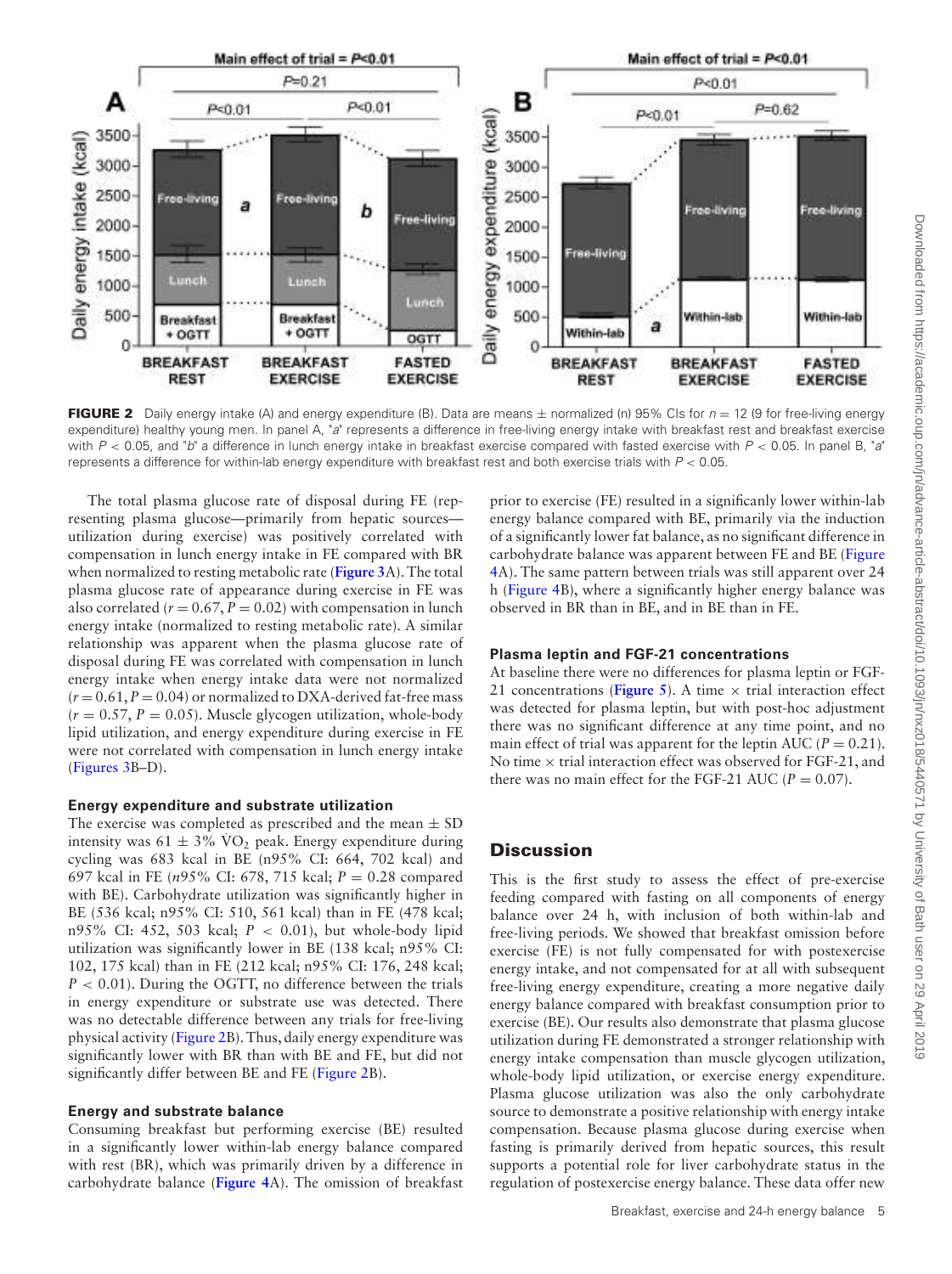<span id="page-5-0"></span>

FIGURE 3 The plasma glucose rate of disappearance (Rd) (A), muscle glycogen utilization (B), whole-body lipid utilization (C), and energy expenditure (D) during fasted exercise compared with lunch energy intake compensation (lunch energy intake after fasted exercise minus lunch energy intake after rest) normalized to resting metabolic rate (RMR). Data are Pearson's r.  $n = 12$  healthy young men.

insights into responses to feeding and exercise that are readily applicable to typical daily living [\(29,](#page-8-15) [30\)](#page-8-16).

We showed that the energy deficit created by exercise was not compensated for through a higher energy intake at an ad libitum lunch in an exercise compared with a rest trial (BE compared with BR), but was partially compensated for with a higher energy intake later in the day (in a free-living setting). In contrast, breakfast omission before exercise (FE) was partially compensated for at lunch, but not further compensated for later in the day. These findings suggest that the compensation for the energy deficits created by exercise and pre-exercise breakfast omission likely occur over different time periods. The energy intake responses we report with pre-exercise breakfast omission are in line with previous observations that when healthy men perform 60 min of running after breakfast, their evening and 24-h energy intakes are higher than if they exercised before breakfast [\(16\)](#page-8-2). As fasting prior to exercise reduces carbohydrate utilization during exercise  $(13)$ , these results are consistent with a theory that the status of endogenous carbohydrate stores (i.e., liver and muscle glycogen) may play a role in energy balance regulation [\(7\)](#page-7-6). Further evidence supporting the role of carbohydrate metabolism in regulating energy balance comes from our current, and prior  $(15)$ , observations that the more negative within-lab energy balance in the FE trial was attributable to a negative fat balance, because carbohydrate balance was similar to that observed in the BE trial.

The ability to fully apply these energy intake findings to daily living is, however, incomplete without an assessment of free-living energy expenditure. Here, we also demonstrate that pre-exercise breakfast omission is not fully compensated for via nonexercise physical activity energy expenditure when this is based on objective measures of physical activity in a free-living environment. Thus, we provided a more complete picture of energy balance after breakfast compared with fasting before exercise. Indeed, the physical activity monitor we used has been validated in laboratory and free-living settings (including against doubly-labeled water) [\(25,](#page-8-11) [31,](#page-8-17) [32\)](#page-8-18). Overall, our results show the following: *1*) even with the inclusion of a free-living component, fasting prior to exercise creates a more negative daily energy balance compared with when a pre-exercise breakfast is consumed; and *2*) wholebody carbohydrate balance may contribute to energy balance regulation (at least in the postexercise period).

Previously, it was unclear if a specific carbohydrate store was a primary regulator of postexercise energy balance. Here, we show that plasma glucose disposal rates and plasma glucose appearance rates during exercise in FE (which primarily represents the mobilization and utilization of glucose from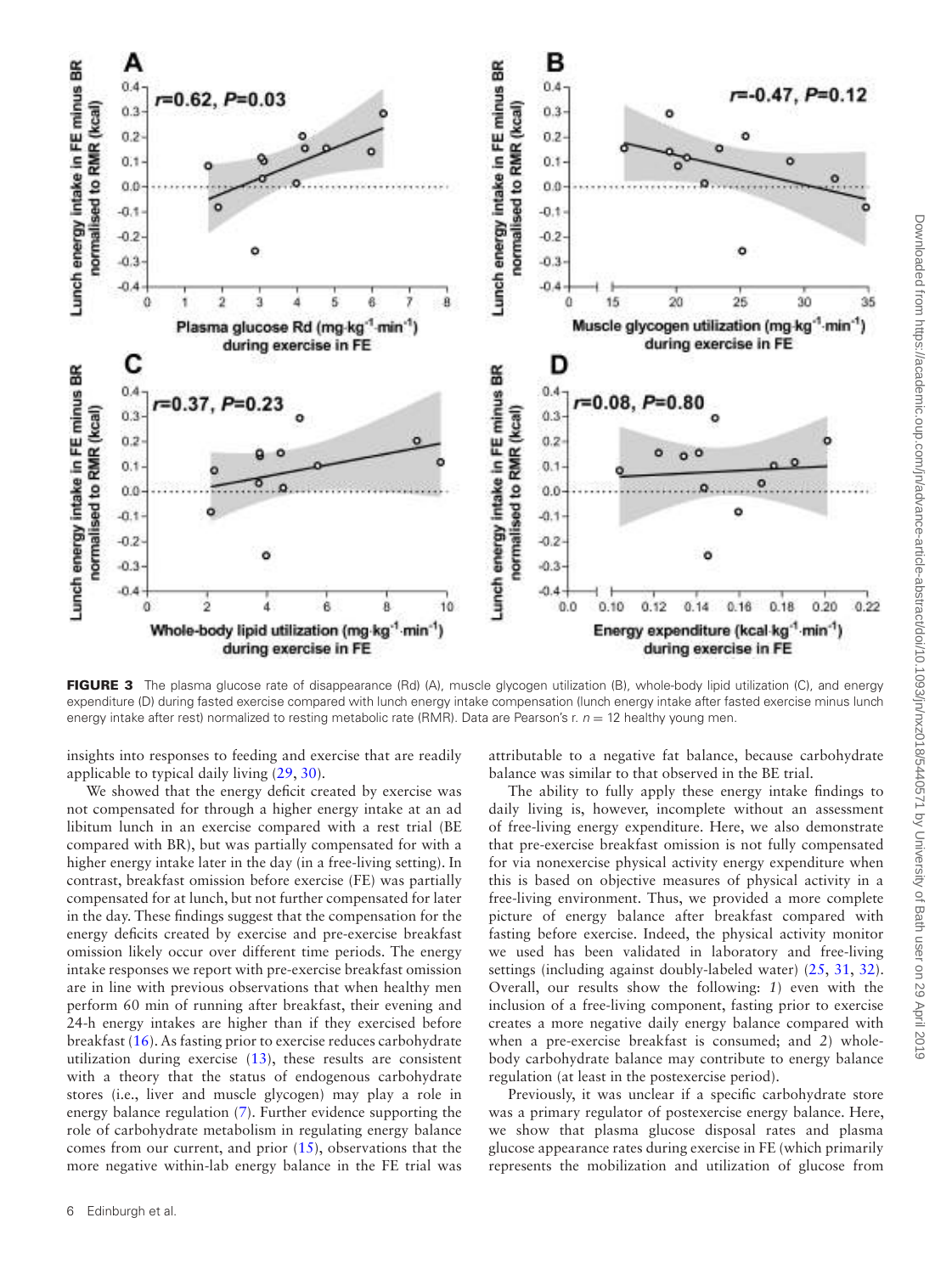<span id="page-6-0"></span>

**FIGURE 4** Within-lab (A) and daily energy balance (B). Data are means  $\pm$  normalized (n) 95% CIs for  $n = 12$  (9 for daily energy balance) healthy young men. In panel A, "a" represents a difference in CHO balance between breakfast rest and breakfast exercise with  $P < 0.05$ , and "b" a difference in FAT balance for breakfast exercise and fasted exercise with  $P < 0.05$ . PRO, protein; CHO, carbohydrate.

hepatically derived sources, because no carbohydrate was ingested before or during exercise in the FE trial) were the only carbohydrate-related outcomes (i.e., not due to muscle glycogen utilization) to demonstrate a positive relation with energy intake compensation. This is the first evidence of a link between tissuespecific carbohydrate utilization during exercise and energy balance in humans. In our fasting exercise trial, participants with higher rates of plasma glucose disposal consumed more energy at lunch than during their rest trial. This finding that a more rapid utilization of plasma glucose during exercise in FE (and a likely higher rate of utilization of carbohydrate from hepatic sources) may increase postexercise energy intake is consistent with research showing that a higher liver glycogen content in mice is associated with a lower energy intake and a lower body and fat mass [\(33\)](#page-8-19). That result suggests that the liver glycogen content may be a regulator of energy balance, and is consistent with the correlation we report because higher liver glucose utilization rates would be expected to deplete the liver glycogen content during exercise to a greater extent. Future studies should now confirm this relationship through the use of

a direct measure of net hepatic glycogen utilization, such as 13C magnetic resonance spectroscopy.

A possible link between the liver carbohydrate status and postexercise energy intake regulation may be explained by concentrations of circulating hormones. For example, exercise increases liver FGF-21 secretion [\(34\)](#page-8-20), which may influence subsequent energy intake  $(35)$ . It has also been suggested that blood leptin concentrations may help to regulate carbohydrate metabolism and energy balance during periods of fasting [\(36\)](#page-8-22). During rest, higher plasma leptin concentrations after a lunch meal have been previously observed in a breakfast compared with morning fasting trial [\(14\)](#page-8-0). This observation may be accounted for by a slow release of leptin in response to breakfast, a diurnal shift in leptin release with morning fasting, or a combination of both these effects [\(14\)](#page-8-0). However, although we have confirmed that exercise increases plasma FGF-21 concentrations, we showed that neither plasma FGF-21 nor plasma leptin concentrations were altered by preexercise breakfast omission (FE) compared with pre-exercise breakfast consumption (BE). The postprandial leptin response we observed after exercise was, however, similar to the response observed with breakfast omission at rest*.* Alternatively, a higher rate of liver carbohydrate utilization may influence energy balance via a liver-brain neural network (the hepatic branch of the vagus nerve) to the central nervous system, as has been demonstrated in rodents [\(12\)](#page-7-11). Although future research needs to further investigate any mechanisms linking overall and liver carbohydrate metabolism to energy balance in humans, the evidence presented here is the first to demonstrate that plasma glucose utilization during fasted exercise (and thus carbohydrate use from hepatic sources) is positively correlated with postexercise energy intake in humans. Our results are most applicable to young, physically active men. However, as untrained individuals show increased liver glucose utilization during endurance-type exercise (compared to trained individuals)  $(37)$ , it is possible that these people may be even more susceptible to a higher postexercise energy intake, which would (in theory) make it more difficult for these individuals to lose weight through exercise.

Although the regulatory mechanisms remain unclear, this study provides novel insights into the regulation of all behavioral components of daily energy balance after preexercise breakfast omission (FE) compared with breakfast consumption (BE). Our findings must, however, be interpreted in light of the study design. Firstly, although the protocol included a free-living period, participants were constrained to a laboratory environment during the morning, and it is possible that behaviors that alter energy balance may have changed in a free-living environment during this time after fasting compared with fed exercise. This restriction of physical activity likely contributed to the positive 24-h energy balance observed in the BR trial. In addition, participants also had a limited choice of food during the study and it is possible that energy intake may have differed under more free-living conditions. Our results also only relate to breakfast omission and not altered breakfast timing. Despite this, under energybalanced conditions (with the consumption of breakfast either pre- or postexercise) energy intake at an ad libitum lunch does not differ, despite alterations in substrate balance [\(38\)](#page-8-24). In light of that result and our current findings, future research should now investigate all components of energy balance with altered timing of breakfast and in free-living settings (rather than breakfast omission and the time-restricted feeding with fasting prior to exercise). Investigating energy balance responses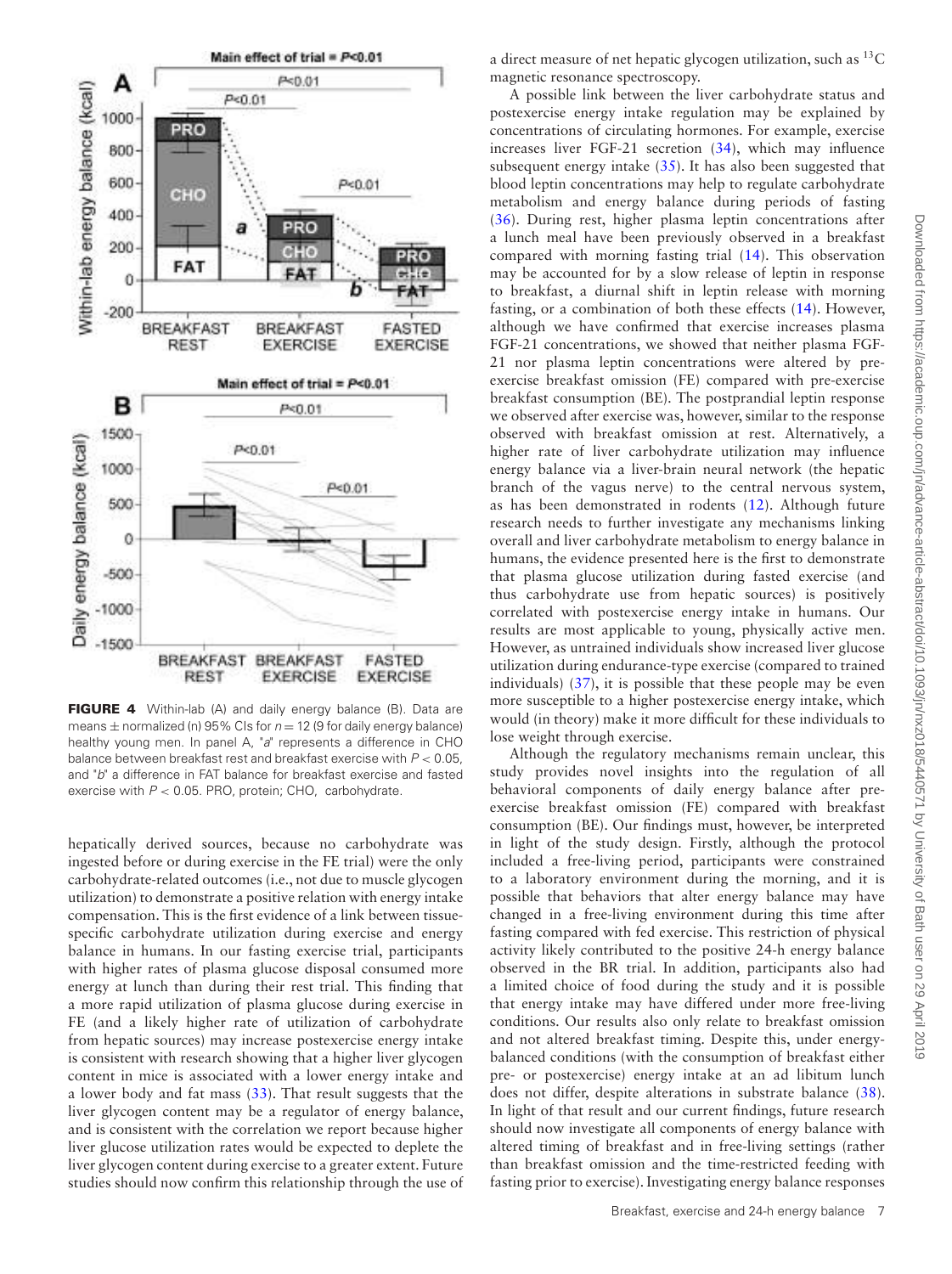<span id="page-7-13"></span>

**FIGURE 5** Plasma leptin (A) and FGF-21 (B) concentrations. Data are means  $\pm$  normalized (n) 95% CIs for  $n = 12$  healthy young men. EX, exercise; FGF-21, fibroblast growth factor 21; OGTT, oral glucose tolerance test.

to regular exercise in the fasting compared with fed state and with overweight populations should be another focus for future work. This would provide insights as to whether the 24-h energy balance responses we report here translate into enduring changes in body mass or composition with repeated bouts of exercise in the fasting compared with the fed state. Finally, although this study lacks characterization of other gut hormones that have been associated with energy intake, it has been shown that acylated ghrelin and glucagon-like peptide 1 responses to exercise in the fasting compared with fed states do not differ to any meaningful degree [\(15,](#page-8-1) [39,](#page-8-25) [40\)](#page-8-26). Plasma insulin concentrations during and after exercise were also not altered to any great extent by pre-exercise feeding in our participants  $(17)$ .

To conclude, pre-exercise breakfast omission is not fully compensated for by energy intake, and is not compensated for at all by nonexercise energy expenditure postexercise, creating a more negative 24-h energy balance compared with when breakfast is consumed before exercise. We also show that postexercise energy intake compensation is positively correlated with plasma glucose utilization when exercise is performed when fasting, highlighting a possible role for liver carbohydrate status in energy-balance regulation. These results have important implications for the regulation of postexercise energy balance, and suggest that for healthy young men a shortterm energy deficit may be more easily attained if breakfast is omitted before exercise.

# **Acknowledgments**

The authors' responsibilities were as follows—JTG, KDT, DLH, EJS, JAB, and DT: designed the research; RME, JTG AH, HAS, RLT, and JPW: conducted the research; RME, JTG, AH, HS, and GAW: analyzed the data; RME and JTG: performed the statistical analysis; RME and JTG: primarily wrote the paper; and all authors: contributed to earlier versions of the manuscript, and read and approved the final version.

# **References**

- <span id="page-7-0"></span>1. Donnelly JE, Blair SN, Jakicic JM, Manore MM, Rankin JW, Smith BK. American College of Sports Medicine Position Stand. Appropriate physical activity intervention strategies for weight loss and prevention of weight regain for adults. Med Sci Sports Exerc 2009;41:459–71.
- <span id="page-7-1"></span>2. King NA, Hopkins M, Caudwell P, Stubbs R, Blundell JE. Individual variability following 12 weeks of supervised exercise: identification and characterization of compensation for exercise-induced weight loss. Int J Obes 2008;32:177–84.
- <span id="page-7-2"></span>3. Turner JE, Markovitch D, Betts JA, Thompson D. Nonprescribed physical activity energy expenditure is maintained with structured exercise and implicates a compensatory increase in energy intake. Am J Clin Nutr 2010;92:1009–16.
- <span id="page-7-3"></span>4. Thompson D, Peacock OJ, Betts J. Substitution and compensation erode the energy deficit from exercise interventions. Med Sci Sports Exerc 2014;46:423.
- <span id="page-7-4"></span>5. Betts JA, Richardson JD, Chowdhury EA, Holman GD, Tsintzas K, Thompson D. The causal role of breakfast in energy balance and health: a randomized controlled trial in lean adults. Am J Clin Nutr 2014;100:539–47.
- <span id="page-7-5"></span>6. Chowdhury EA, Richardson JD, Holman GD, Tsintzas K, Thompson D, Betts JA. The causal role of breakfast in energy balance and health: a randomized controlled trial in obese adults. Am J Clin Nutr 2016;103:747–56.
- <span id="page-7-6"></span>7. Flatt JP. Macronutrient composition and food selection. Obes Res 2001;9:256–62.
- <span id="page-7-7"></span>8. Hopkins M, Jeukendrup A, King NA, Blundell JE. The relationship between substrate metabolism, exercise and appetite control. Sports Med 2011;41:507–21.
- <span id="page-7-8"></span>9. Hall KD, Guo J. Obesity energetics: body weight regulation and the effects of diet composition. Gastroenterology 2017;152:1718–27.
- <span id="page-7-9"></span>10. Alméras N, Lavallée N, Després J-P, Bouchard C, Tremblay A. Exercise and energy intake: effect of substrate oxidation. Physiol Behav 1995;57:995–1000.
- <span id="page-7-10"></span>11. Hopkins M, Blundell JE, King NA. Individual variability in compensatory eating following acute exercise in overweight and obese women. Br J Sports Med, 2014;48:1472–6, (Epub; DOI: 10.1136/bjsports-2012-091721).
- <span id="page-7-11"></span>12. López-Soldado I, Fuentes-Romero R, Duran J, Guinovart JJ. Effects of hepatic glycogen on food intake and glucose homeostasis are mediated by the vagus nerve in mice. Diabetologia 2017;60:1076–83.
- <span id="page-7-12"></span>13. Enevoldsen L, Simonsen L, Macdonald I, Bülow J. The combined effects of exercise and food intake on adipose tissue and splanchnic metabolism. J Physiol 2004;561:871–82.